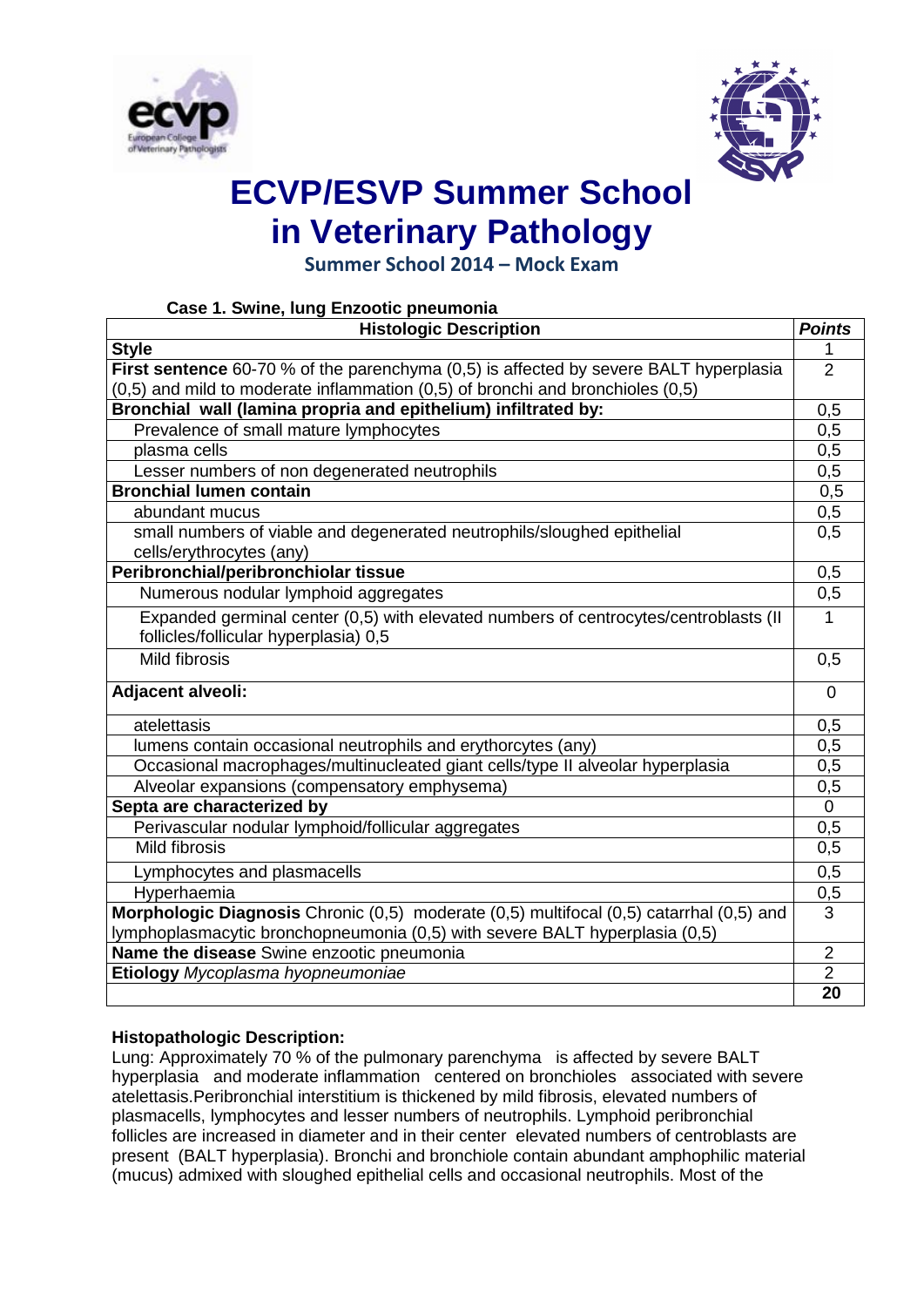



## **ECVP/ESVP Summer School in Veterinary Pathology**

## **Summer School 2014 – Mock Exam**

alveoli especially adjacent to the bronchial lumens are collapsed (severe diffuse atelettasis). Within alveolar lumina are moderate numbers of foamy macrophages, rare multinucleated giant cells, and lymphocytes and plasmacells. There is marked interlobular and septal hypehaemia..

**Morphologic Diagnosis:** Lung: Pneumonia, bronchointerstitial, chronic, multifocal, moderate, with severe bronchial associated lymphoid tissue hyperplasia

**Etiologic Diagnosis:** Pulmonary mycoplasmosis **Cause:** *Mycoplasma hyopneumoniae*

**Name the disease:** Porcine enzootic pneumonia

#### **General Discussion:**

- Mycoplasmal pneumonia is a common chronic disease, important in grower-finisher pigs.
- Key component of fatal multifactorial pneumonia in 4-6-monyh-old pigs
- High morbidity and low mortality.
- Environmental and management factors risk factors (subclinical infections common).
- Increased susceptibility to secondary infection, most commonly *Pasteurella multocida*, but also *Arcanobacter pyogenes*, *[Haemophilus](https://www.askjpc.org/vspo/show_page.php?id=486)*, *[Streptococci](https://www.askjpc.org/vspo/show_page.php?id=545)*, *Staphylococci*, *[Klebsiella](https://www.askjpc.org/vspo/show_page.php?id=551)*, and *[Bordetella bronchiseptica](https://www.askjpc.org/vspo/show_page.php?id=547)*.
- Infection with *M. hyopneumoniae* exacerbates severity and duration of PRRS
- Porcine respiratory disease complex (PRDC) involves *Mycoplasma hyopneumoniae*, swine influenza virus (SIV), porcine circovirus type 2 (PCV2) and/or porcine respiratory and reproductive syndrome virus (PRRSV)

#### **Pathogenesis:**

- Transmitted by aerosol from pig to pig.
- Adhere to ciliated cells in trachea and bronchi via outer-membrane protein (P97).
- Binding results in ciliostasis, clumping and loss of cilia, with loss of epithelial cells and bronchial goblet cells.
- Cell membranes contain superantigens that induce polyclonal proliferation of lymphocytes (leading to polyclonal proliferation of lymphocytes).
- Unclear multifactorial stimulatory (mitogenic) effect on lymphocytes.
- Suppresses alveolar macrophage phagocytic response more susceptible to secondary bacterial pathogens.

#### **Typical Gross Findings:**

- Confluent consolidation of the cranioventral regions of the lungs in a lobular pattern.
- Atelectatic appearance with moist and meaty cut surface
- Gray-tan discoloration and thymus-like texture